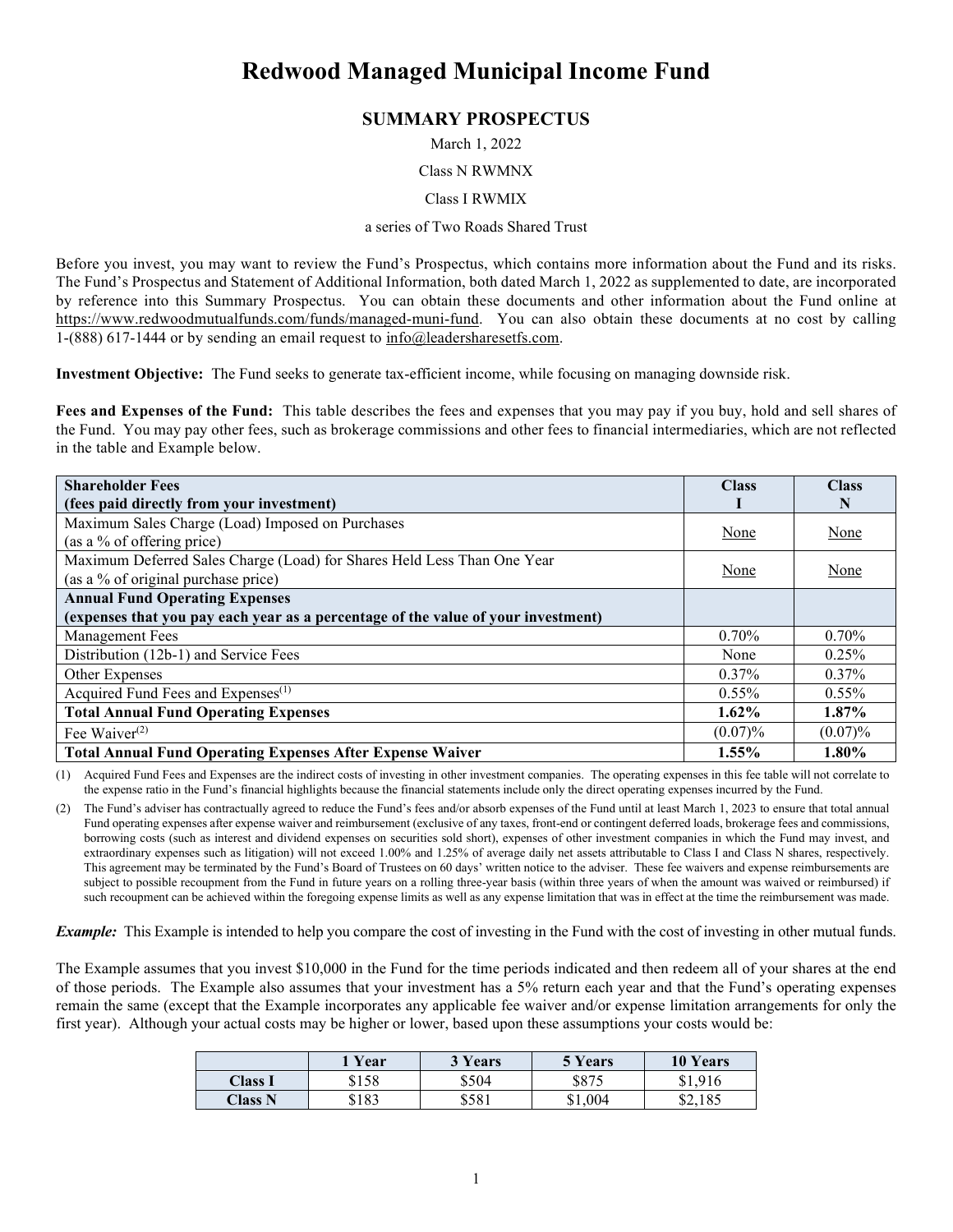**Portfolio Turnover:** The Fund pays transaction costs, such as commissions, when it buys and sells securities (or "turns over" its portfolio). A higher portfolio turnover may indicate higher transaction costs and may result in higher taxes when Fund shares are held in a taxable account. These costs, which are not reflected in annual fund operating expenses or in the Example, affect the Fund's performance. For the fiscal year ended October 31, 2021, the Fund's portfolio turnover rate was 8% of the average value of its portfolio.

**Principal Investment Strategies:** Under normal circumstances, the Fund will, directly or indirectly, invest at least 80% of its assets (including any borrowings for investment purposes) in, or derive at least 80% of its income from, securities that are exempt from regular federal income tax and may subject certain investors to alternative minimum tax. Utilizing a quantitative and tactical approach, the Fund implements a strategy that seeks to hold a diversified portfolio of primarily high-yield municipal open-end mutual funds, closed-end funds, or ETFs when various risk measurements show the high yield municipal bond markets are trending upwards, and municipal money market securities or funds when the high yield municipal bond markets are trending downwards. Depending on market conditions, the Fund may be invested: (i) primarily in high yield municipal bond funds and other municipal fixed income funds with similar characteristics; (ii) primarily in short-term municipal money market fund securities; or (iii) a combination of (i) and (ii). The strategy can also invest in other fixed income assets classes such as, but not limited to, long-term, intermediate and short-term municipal funds and single state municipal funds. In performing its investment selection, the high-yield municipal asset class's directional trends are evaluated using quantitative models and inputs. Though it intends to invest primarily in the securities identified immediately above, the Fund may invest in debt securities of any credit quality or maturity. To seek greater investment exposure to the Fund's strategies, the Fund has the ability under federal law to leverage its portfolio by borrowing money from a bank in the amount of up to one-third of its assets (which includes the borrowed amount).

The Fund may invest directly or indirectly in various types of derivatives, including swap contracts as a substitute for making direct investments in underlying instruments or to reduce certain investment exposures. While Federal law limits the Fund's bank borrowings to one-third of the Fund's assets (which includes the borrowed amount), the use of derivatives is not limited the same manner. Federal law generally requires the Fund to segregate or "earmark" liquid assets or otherwise cover the market exposure of its derivatives, including swap contracts. The Fund may borrow money to enter into a swap contracts that may leverage the Fund's portfolio to a significant degree.

**Principal Investment Risks: As with all mutual funds, there is the risk that you could lose money through your investment in the Fund. An investment in the Fund is not guaranteed to achieve its investment objective; is not a deposit with a bank; is not insured, endorsed or guaranteed by the Federal Deposit Insurance Corporation or any other government agency; and is subject to investment risks. The value of your investment in the Fund, as well as the amount of return you receive on your investment, may fluctuate significantly. You may lose part or all of your investment in the Fund or your investment may not perform as well as other similar investments. The Fund is not intended to be a complete investment program but rather one component of a diversified investment portfolio. Many factors affect the Fund's net asset value and performance. Each risk summarized below is a principal risk of investing in the Fund and different risks may be more significant at different times depending upon market conditions or other factors.**

### **The Fund may be subject to the risks described below through its own direct investments and indirectly through investments in underlying funds.**

*Market Risk.* Overall market risk may affect the value of individual instruments in which the Fund invests. The Fund is subject to the risk that the securities markets will move down, sometimes rapidly and unpredictably, based on overall economic conditions and other factors, which may negatively affect the Fund's performance. Factors such as domestic and foreign (non-U.S.) economic growth and market conditions, real or perceived adverse economic or political conditions, inflation, changes in interest rate levels, lack of liquidity in the bond or other markets, volatility in the equities market or adverse investor sentiment and political events affect the securities markets. U.S. and foreign stock markets have experienced periods of substantial price volatility in the past and may do so again in the future. Securities markets also may experience long periods of decline in value. When the value of the Fund's investments goes down, your investment in the Fund decreases in value and you could lose money.

Local, state, regional, national or global events such as war, acts of terrorism, the spread of infectious illness or other public health issues, recessions, or other events could have a significant impact on the Fund and its investments and could result in decreases to the Fund's net asset value. Political, geopolitical, natural and other events, including war, terrorism, trade disputes, government shutdowns, market closures, natural and environmental disasters, epidemics, pandemics and other public health crises and related events and governments' reactions to such events have led, and in the future may lead, to economic uncertainty, decreased economic activity, increased market volatility and other disruptive effects on U.S. and global economies and markets. Such events may have significant adverse direct or indirect effects on the Fund and its investments. For example, a widespread health crisis such as a global pandemic could cause substantial market volatility, exchange trading suspensions and closures, impact the ability to complete redemptions, and affect Fund performance. A health crisis may exacerbate other pre-existing political, social and economic risks. In addition, the increasing interconnectedness of markets around the world may result in many markets being affected by events or conditions in a single country or region or events affecting a single or small number of issuers.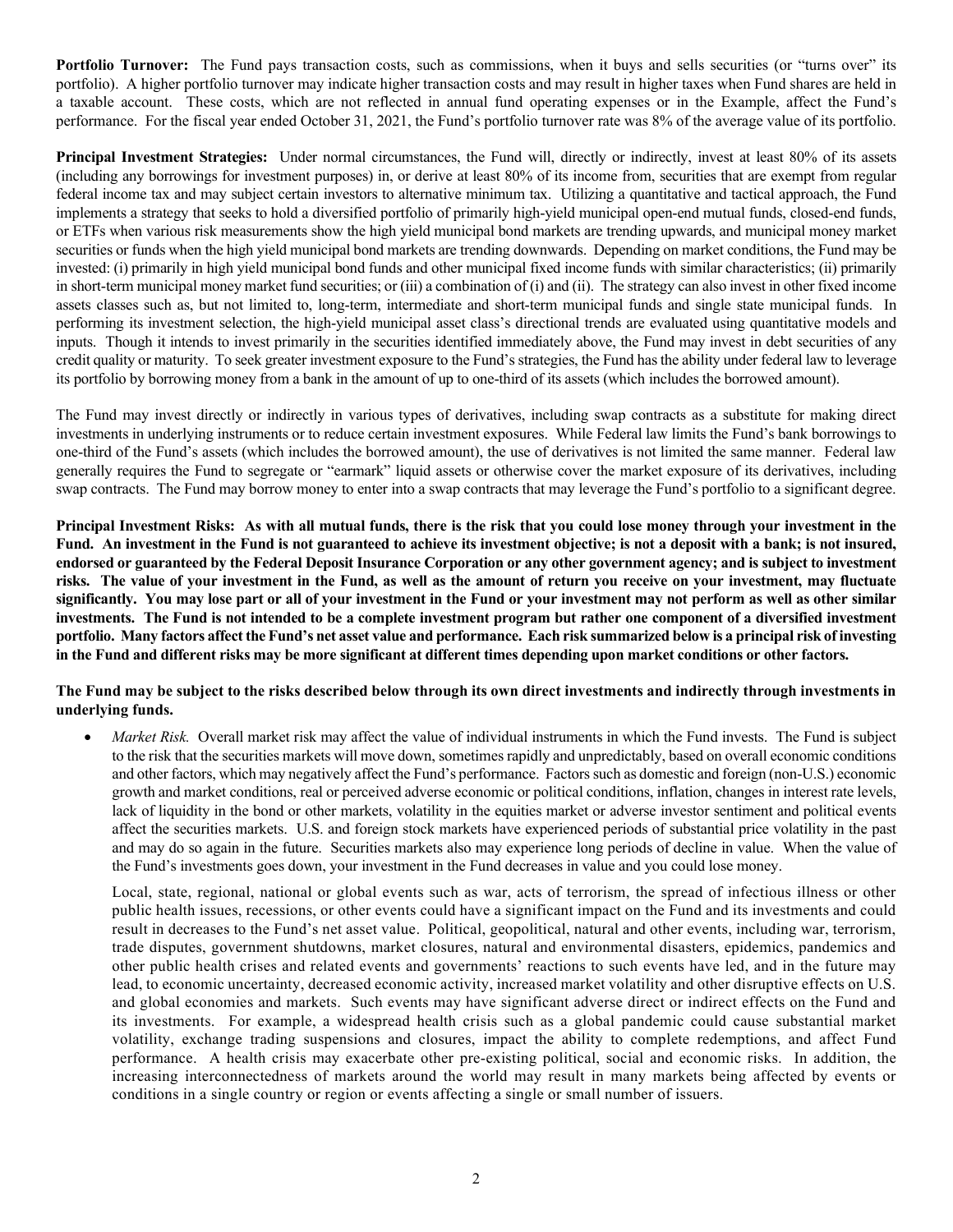- *Fixed Income Securities Risk.* When the Fund invests in fixed income securities, the value of your investment in the Fund will fluctuate with changes in interest rates. Typically, a rise in interest rates causes a decline in the value of fixed income securities or derivatives owned by the Fund. In general, the market price of fixed income securities with longer maturities will increase or decrease more in response to changes in interest rates than shorter-term securities. Risks associated with rising interest rates are heightened given that interest rates in the U.S. currently remain near historic lows. Other risk factors include credit risk (the debtor may default) and prepayment risk (the debtor may pay its obligation early, reducing the amount of interest payments). These risks could affect the value of a particular investment by the Fund, possibly causing the Fund's share price and total return to be reduced and fluctuate more than other types of investments. The fixed-income securities market can be susceptible to increases in volatility and decreases in liquidity. Liquidity may decline unpredictably in response to overall economic conditions or credit tightening. For example, a general rise in interest rates may cause investors to move out of fixed income securities on a large scale, which could adversely affect the price and liquidity of fixed income securities and could also result in increased redemptions for the Fund.
- *Municipal Bond Risk.* The underlying funds in which the Fund may invest may be affected significantly by the economic, regulatory or political developments affecting the ability of issuers of debt securities whose interest is, in the opinion of bond counsel for the issuer at the time of issuance, exempt from federal income tax to pay interest or repay principal. For example, the novel coronavirus (COVID-19) has significantly stressed the financial resources of many municipal issuers, which may impair a municipal issuer's ability to meet its financial obligations when due and could adversely impact the value of its bonds, which could negatively impact the performance of the Fund.
- *Management Risk.* The Fund's investment strategies may not result in an increase in the value of your investment or in overall performance equal to other similar investment vehicles having similar investment strategies. Management risk includes the risk that the quantitative model used by the Adviser may not perform as expected, particularly in volatile markets. In addition, the Fund's tactical asset allocation strategy may be unsuccessful and may cause the Fund to miss attractive investment opportunities while in a defensive position.
- *High Yield Risk.* Investment in or exposure to high yield (lower rated or below investment grade) debt instruments (also known as "junk bonds") may involve greater levels of interest rate, credit, liquidity and valuation risk than for higher rated instruments. High yield debt instruments are considered predominantly speculative and are higher risk than investment grade debt instruments with respect to the issuer's continuing ability to make principal and interest payments and, therefore, such instruments generally involve greater risk of default or price changes than higher rated debt instruments.
- *Model Risk.* The Fund will use model-based strategies that, while historically effective, may not be successful on an ongoing basis or could contain unknown errors, which may result in a decline in the value of the Fund's shares. Any imperfections or limitations in a model could affect the ability of the manager to implement strategies. By necessity, models make simplifying assumptions that limit their efficacy. Models relying on historical market data can fail to predict future market events. Further, the data used in models may be inaccurate and/or it may not include the most recent information about a company or a security. In addition, the model may not adequately take into account certain factors, the data used in the model may be inaccurate, or the computer programming used to create quantitative models might contain one or more errors. Such errors might never be detected or might be detected only after the Fund has sustained a loss (or reduced performance) related to such errors. Moreover, during periods of increased volatility or changing market conditions, the commonality of portfolio holdings and similarities between strategies of quantitative managers may amplify losses. An increasing number of market participants may rely on models that are similar to those used by the Adviser, which may result in a substantial number of market participants taking the same action with respect to an investment. Should one or more of these other market participants begin to divest themselves of one or more portfolio holdings, the Fund could suffer significant losses. In addition, changes in underlying market conditions can adversely affect the performance of a model.
- *Investment Companies and ETFs Risk.* When the Fund invests in other investment companies, including ETFs, it will bear additional expenses based on its pro rata share of the other investment company's or ETF's operating expenses, including the potential duplication of management fees. The risk of owning an investment company or ETF generally reflects the risks of owning the underlying investments the investment company or ETF holds. The Fund also will incur brokerage costs when it purchases and sells ETFs.
- *Underlying Funds Risk.* The risk that the Fund's investment performance and its ability to achieve its investment objective are directly related to the performance of the underlying funds in which it invests. There can be no assurance that the Fund's investments in underlying funds will achieve their respective investment objectives. The Fund is subject to the risks of the underlying funds in direct proportion to the allocation of its assets among the underlying funds.
- *Active Trading Risk.* A higher portfolio turnover due to active and frequent trading will result in higher transaction and brokerage costs that may result in lower investment returns.
- *Asset Allocation Risk.* Asset allocation risk is the risk that the selection by a manager of a fund in which the Fund invests and the allocation of the Fund's assets among the various asset classes and market segments will cause the Fund to underperform other funds with similar investment objectives. The Fund's investment in any one fund or asset class may exceed 25% of the Fund's total assets, which may cause it to be subject to greater risk than a more diversified fund.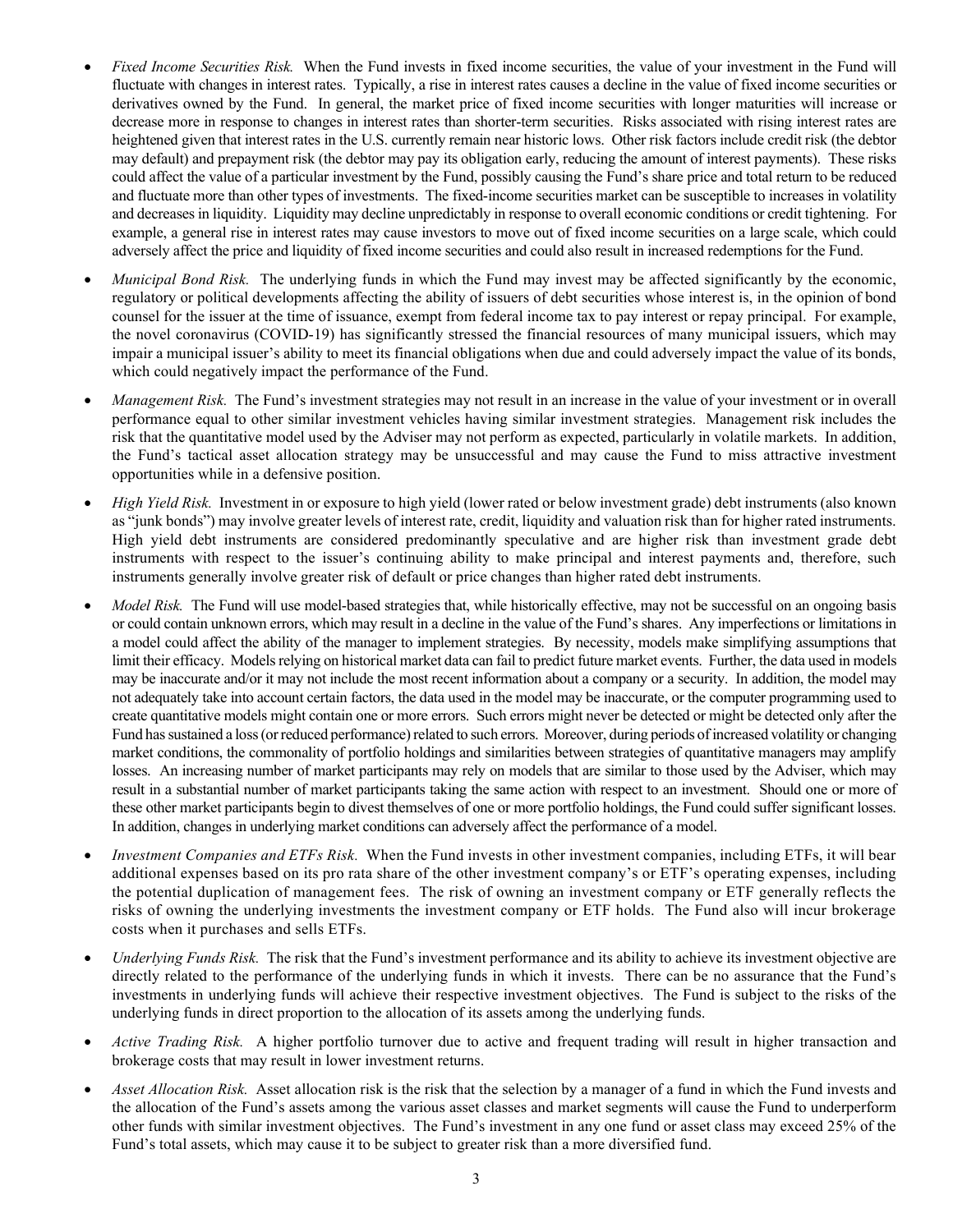- *Borrowing Risk.* Borrowing for investment purposes creates leverage, which may increase the volatility of the Fund. Additionally, money borrowed will be subject to certain costs, such as commitment fees and the cost of maintaining minimum average balances, as well as interest. Unless the income and capital appreciation, if any, on securities acquired with borrowed funds exceed the costs of borrowing, the use of leverage will diminish the investment performance of the Fund.
- *Cash Positions Risk.* The Fund may hold a significant position in cash and/or cash equivalent securities. When the Fund's investment in cash or cash equivalent securities increases, the Fund may not participate in market advances or declines to the same extent that it would if the Fund were more fully invested.
- *Counterparty Risk.* The stability and liquidity of many derivative transactions depends in large part on the creditworthiness of the parties to the transactions. If a counterparty to such a transaction defaults, exercising contractual rights may involve delays or costs for the Fund. Furthermore, there is a risk that a counterparty could become the subject of insolvency proceedings, and that the recovery of securities and other assets from such counterparty will be delayed or be of a value less than the value of the securities or assets originally entrusted to such counterparty.
- *Credit Risk.* The risk that the Fund could lose money if the issuer or guarantor of a fixed income security or a derivative contract is unwilling or unable to make timely payments to meet its contractual obligations. Changes in credit rating of a debt security held by the Fund could have a similar effect.
- *Cybersecurity Risk.* There is risk to the Fund of an unauthorized breach and access to fund assets, customer data (including private shareholder information), or proprietary information, or the risk of an incident occurring that causes the Fund, the investment adviser, custodian, transfer agent, distributor and other Service Providers and financial intermediaries ("Service Providers") to suffer data breaches, data corruption or lose operational functionality. Successful cyber-attacks or other cyberfailures or events affecting the Fund or its Service Providers may adversely impact the Fund or its shareholders.
- *Derivatives Risk.* The derivative instruments in which the Fund may invest may be more volatile than other instruments and may be subject to unanticipated market movements, which are potentially unlimited. The risks associated with investments in derivatives also include liquidity, interest rate, market, credit and management risks, mispricing or improper valuation. Changes in the market value of a derivative may not correlate perfectly with the underlying asset, rate or index, and the Fund could lose more than the principal amount invested. In addition, if a derivative is being used for hedging purposes there can be no assurance given that each derivative position will achieve a perfect correlation with the security or currency against which it is being hedged, or that a particular derivative position will be available when sought by the portfolio manager.
- *Gap Risk.* The Fund is subject to the risk that a stock price or derivative value will change dramatically from one level to another with no trading in between and/or before the Fund can exit the investment. Usually such movements occur when there are adverse news announcements, which can cause a stock price or derivative value to drop substantially from the previous day's closing price. Trading halts may lead to gap risk.
- *Leveraging Risk.* The use of certain derivatives may increase leveraging risk and adverse changes in the value or level of the underlying asset, rate, or index may result in a loss substantially greater than the amount paid for the derivative. The use of leverage may exaggerate any increase or decrease in the net asset value, causing the Fund to be more volatile and small changes in the value of the underlying instrument may produce disproportionate losses to the Fund. The use of leverage may increase expenses and increase the impact of a Fund's other risks. The use of leverage may cause the Fund to liquidate portfolio positions when it may not be advantageous to do so in order to satisfy its obligations, to meet additional margin requirements or to meet collateral segregation or regulatory requirements resulting in increased volatility of returns. Leverage, including borrowing, may cause the Fund to be more volatile than if the Fund had not been leveraged.
- *LIBOR Risk.* The Fund may invest in securities and other instruments whose interest payments are determined by references to the London Interbank Offered Rate ("LIBOR"). In 2017, the United Kingdom Financial Conduct Authority, which regulates LIBOR, announced it would cease its active encouragement of banks to provide the quotations needed to sustain LIBOR after 2021. ICE Benchmark Administration Limited, the administrator of LIBOR, ceased publication of certain LIBOR settings on a representative basis at the end of 2021 and is expected to cease publication of the remaining LIBOR settings on a representative bases after June 30, 2023. The U.S. Federal Reserve has begun publishing Secured Overnight Financing Rate (SOFR), a broad measure of secured overnight U.S. Treasury repo rates, that is intended to replace U.S. dollar LIBOR. There are obstacles to converting certain longerterm securities and transactions to a new benchmark and the effectiveness of one alternative reference rate versus multiple alternative reference rates in new or existing financial instruments and products has not been determined. The transition process may lead to increased volatility and illiquidity in markets that currently rely on LIBOR to determine interest rates. The unavailability of LIBOR presents risks to the Fund, including the risk that any pricing or adjustments to the Fund's investments resulting from a substitute or alternate reference rate may adversely affect the Fund's performance and/or net asset value. It remains uncertain how such changes would be implemented and the effects such changes would have on the Fund, including any negative effects on the Fund's liquidity and valuation of the Fund's investments, issuers of instruments in which the Fund invests and financial markets generally.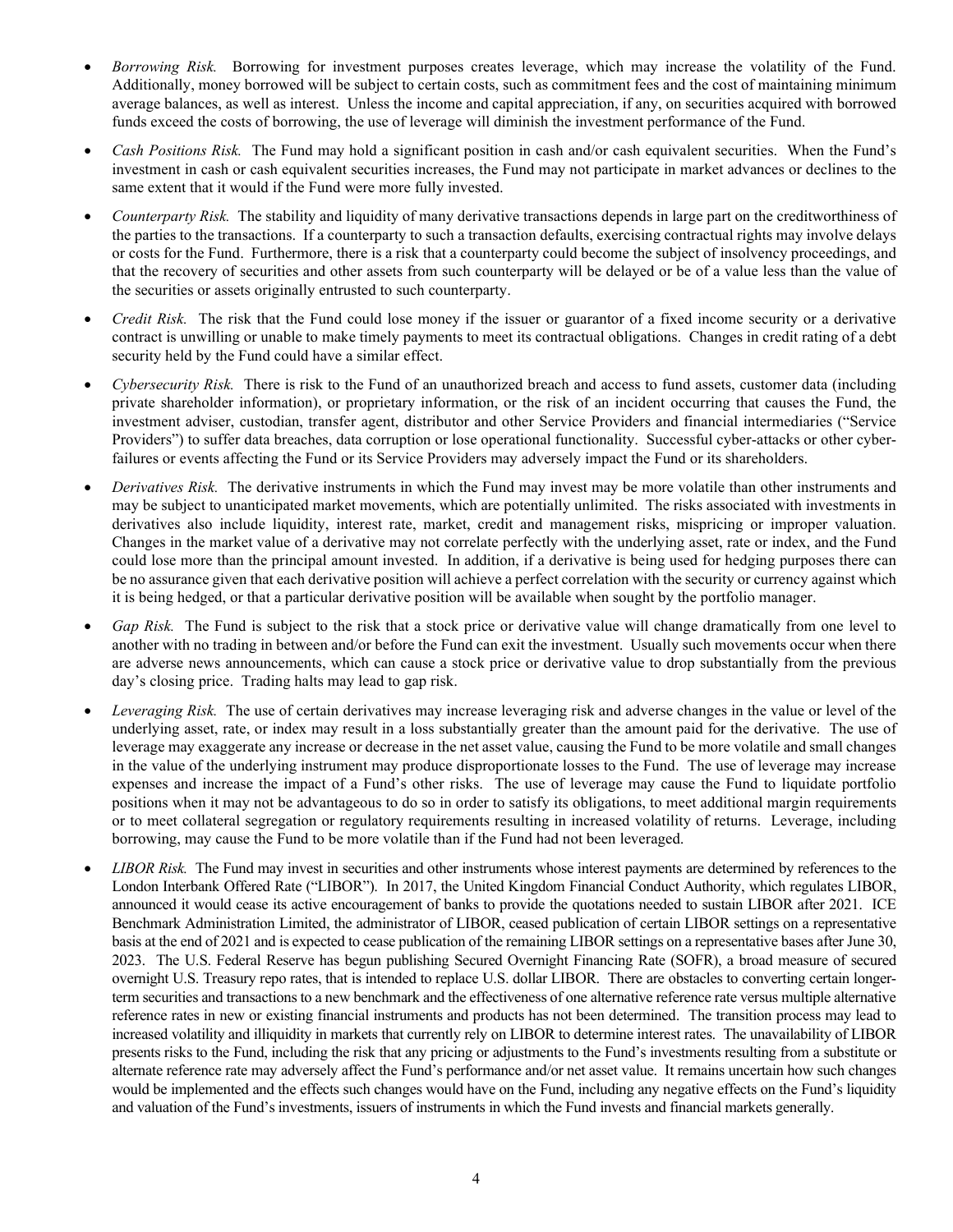- *Liquidity Risk.* Liquidity risk exists when particular investments of the Fund would be difficult to purchase or sell, possibly preventing the Fund from selling such illiquid securities at an advantageous time or price, or possibly requiring the Fund to dispose of other investments at unfavorable times or prices in order to satisfy its obligations. In the past, in stressed markets, certain types of securities suffered periods of illiquidity if disfavored by the market. These risks may increase during periods of market turmoil, such as that experienced in 2020 with COVID-19, and could have a negative effect on the Fund's performance.
- *Market Events Risk.* There has been increased volatility, depressed valuations, decreased liquidity and heightened uncertainty in the financial markets during the past several years including what was experienced in 2020. These conditions may continue, recur, worsen or spread. The U.S. government and the Federal Reserve, as well as certain foreign governments and central banks, have taken steps to support financial markets, including by keeping interest rates at historically low levels. This and other government intervention may not work as intended, particularly if the efforts are perceived by investors as being unlikely to achieve the desired results. The U.S. government and the Federal Reserve may reduce market support activities. Such reduction, including interest rate increases, could negatively affect financial markets generally, increase market volatility and reduce the value and liquidity of securities in which the Fund invests. Policy and legislative changes in the United States and in other countries may also continue to contribute to decreased liquidity and increased volatility in the financial markets. The impact of these changes on the markets, and the practical implications for market participants, may not be fully known for some time.
- *Money Market Instrument Risk.* The value of money market instruments may be affected by changing interest rates and by changes in the credit ratings of the investments. An investment in a money market fund is not insured or guaranteed by the FDIC or any other government agency. It is possible to lose money by investing in a money market fund. Recently, the SEC proposed amendments to money market fund rules that are intended to address potential systemic risks associated with money market funds and to improve transparency for money market fund investors. The money market fund reforms may impact the structure, operations and return potential of the money market funds in which the Fund invests.
- *Portfolio Turnover Risk.* The Fund may experience high portfolio turnover, including investments made on a shorter-term basis, which may lead to increased Fund expenses that may result in lower investment returns. High portfolio turnover may also result in higher short-term capital gains taxable to shareholders.
- *Rules*-*Based Strategy Risk.* A rules-based investment strategy may not be successful on an ongoing basis or could contain unknown errors. In addition, the data used may be inaccurate or the computer programming used to create a rules-based investment strategy might contain one or more errors. Moreover, during periods of increased volatility or changing market conditions the commonality of portfolio holdings and similarities between strategies of rules-based managers may amplify losses.
- *Swap Risk.* Swap agreements are subject to the risk that the counterparty to the swap will default on its obligation to pay the Fund and the risk that the Fund will not be able to meet its obligations to pay the counterparty to the swap. In addition, there is the risk that a swap may be terminated by the Fund or the counterparty in accordance with its terms. If a swap were to terminate, the Fund may be unable to implement its investment strategies and the Fund may not be able to seek to achieve its investment objective.
- *Taxability Risk.* There is no guarantee that all of the Fund's income will remain exempt from federal or state or local income taxes. Income from municipal bonds held by the Fund or an underlying fund in which it invests could be declared taxable because of unfavorable changes in tax laws, adverse interpretations by the Internal Revenue Service or state tax authorities, or non-compliant conduct of a bond issuer. The Fund or an underlying fund in which it invests may sell securities that lose their tax-exempt statuses at inopportune times, which may cause tax consequences or a decrease in the Fund's value. In order to pay tax-exempt interest, tax-exempt securities must meet certain legal requirements. Failure to meet such requirements may cause the interest received and distributed by the Fund to shareholders to be taxable. If the Fund fails to meet the requirements necessary to pay out exempt-interest dividends to its shareholders, the income distributions resulting from all of its investments, including its municipal securities, may be subject to federal income tax when received by shareholders.
- *U.S. Government Securities Risk.* The U.S. government is not obligated to provide financial support to its agencies, instrumentalities or sponsored enterprises if it is not obligated to do so by law. Certain U.S. government securities purchased by the Fund may not be backed by the full faith and credit of the United States. It is possible that the issuers of such securities will not have the funds to meet their payment obligations in the future.
- *Volatility Risk*. The Fund's investments may appreciate or decrease significantly in value over short periods of time. The value of an investment in the Fund's portfolio may fluctuate due to events or factors that affect industries, sectors or markets generally or that affect a particular investment, industry or sector. The value of an investment in the Fund's portfolio may also be more volatile than the market as a whole. This volatility may affect the Fund's net asset value per share, including by causing it to experience significant increases or declines in value over short periods of time. Events or financial circumstances affecting individual investments, industries or sectors may increase the volatility of the Fund.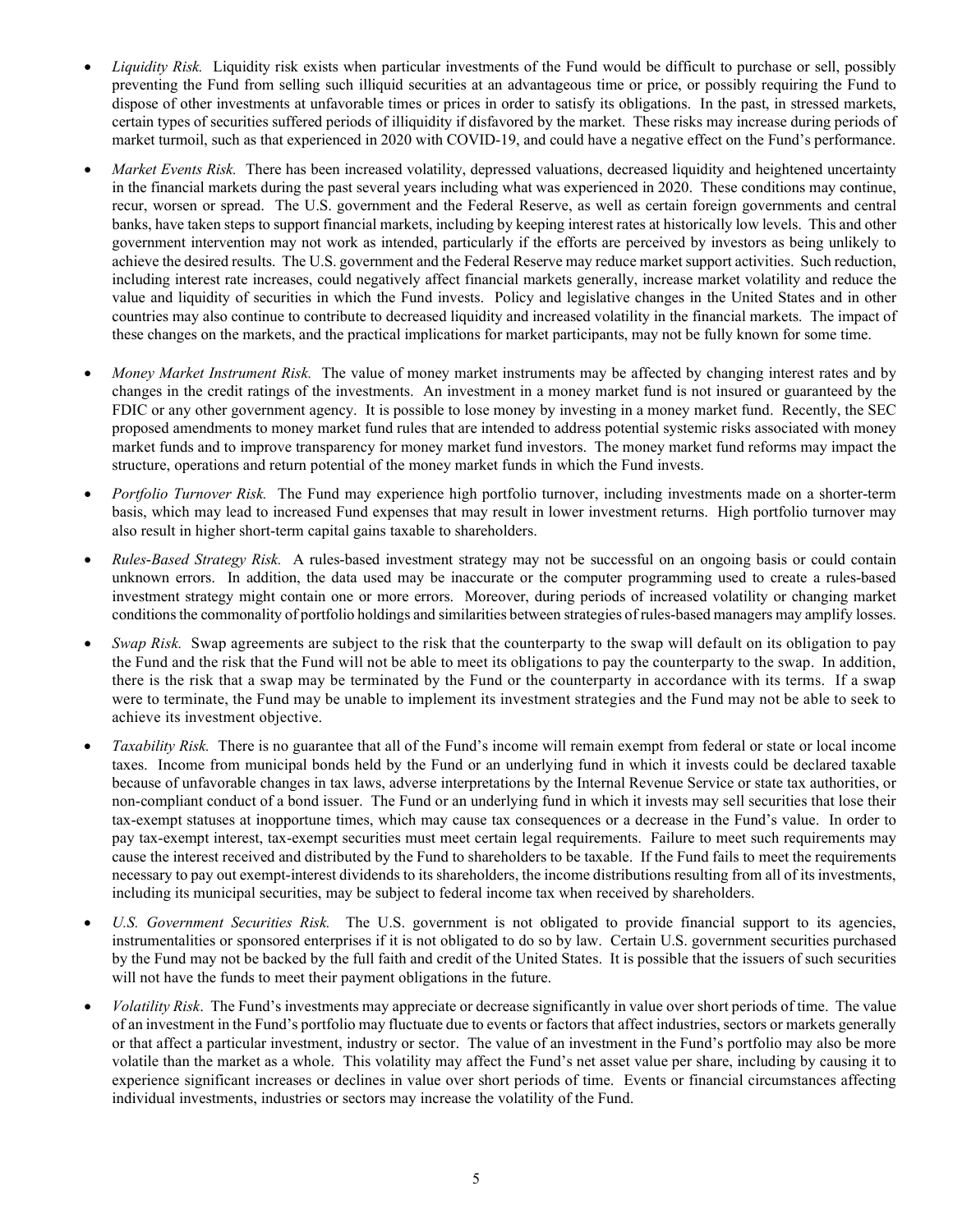**Performance:** The bar chart and performance table below show the variability of the Fund's returns, which is some indication of the risks of investing in the Fund. The bar chart shows performance of the Fund's Class I shares for each calendar year since the Fund's inception. Class N shares, which are not presented in the bar chart, would have similar annual returns to Class I shares because the Classes are invested in the same portfolio of securities and would differ only to the extent that the Classes do not have the same expenses. The performance table compares the performance of the Fund over time to the performance of a broad-based market index. You should be aware the Fund's past performance (before and after taxes) may not be an indication of how the Fund will perform in the future. Updated performance information is available at no cost by visiting [www.redwoodmutualfund.com](http://www.redwoodmutualfund.com/) or by calling 1-855-RED-FUND (733-3863).





| Highest Quarter: | 3/31/2019                              | 3.91%    |
|------------------|----------------------------------------|----------|
| Lowest Quarter:  | 3/31/2020                              | $-4.06%$ |
|                  | <b>Performance Table</b>               |          |
|                  | <b>Average Annual Total Returns</b>    |          |
|                  | (For the year ended December 31, 2021) |          |

**Class I Shares One Year Since Inception**<sup>(1)</sup> **One Year Since Inception**<sup>(1)</sup> Class I Return before taxes  $4.28\%$   $4.39\%$ Class I Return after taxes on Distributions 3.02% 3.22% Class I Return after taxes on Distributions and Sale of Fund Shares 4.02% 4.02% 3.05% **Class N** Return before taxes 4.23% 4.23% 3.92% Bloomberg Barclays U.S. Municipal Bond Index<sup>(2)</sup>  $1.52\%$  1.52% 4.23%

(1) The inception date of the Fund is March 9, 2017.

(2) The Bloomberg Barclays U.S. Municipal Bond Index covers the U.S. dollar denominated long-term tax-exempt bond market. The index has four main sectors: state and local general obligation bonds, revenue bonds. Investors cannot invest directly in an index or benchmark. Index returns are gross of any fees, brokerage commissions or other expenses of investing.

After-tax returns are shown for Class I shares only, and after-tax returns for other classes will vary. After-tax returns were calculated using the historical highest individual federal marginal income tax rates and do not reflect the impact of state and local taxes. Actual after-tax returns depend on an investor's tax situation and may differ from those shown, and after-tax returns shown are not relevant to investors who hold shares of the Fund through tax-deferred arrangements, such as 401(k) plans or individual retirement accounts.